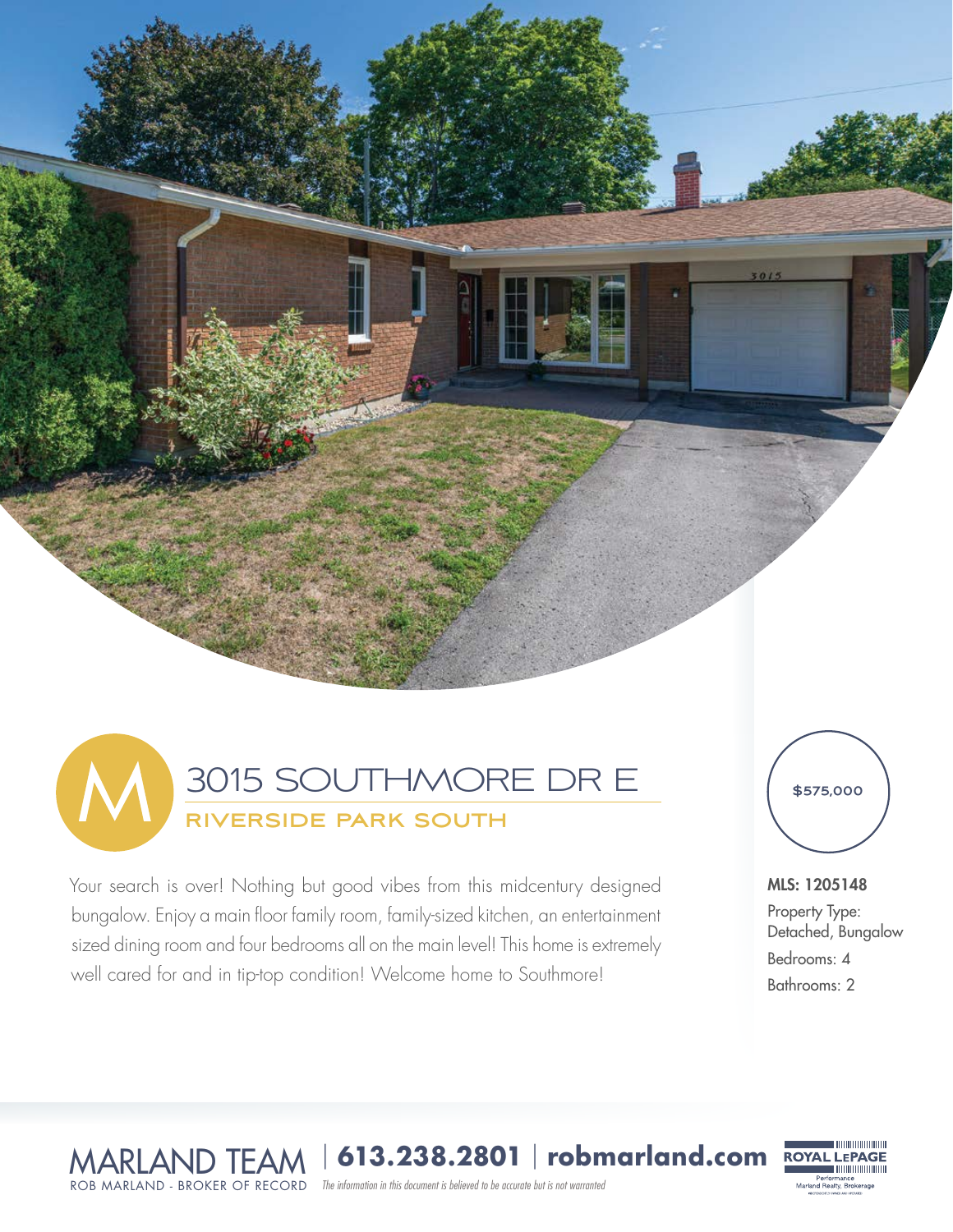- 60 ft x 100 ft
- 2020 Property Tax Amount: \$4958.63
- Closing Date: TBD

• Lot Size:

- Dryer
- Refrigerator
- (in 'as is' condition)
- Stove
- Freezer
- 2 Work Benches in Basement
- Basement Shelving

### INCLUSIONS:

- Dishwasher
- Washer

# INFORMATION: EXCLUSIONS:

- White Cupboards in Basement
- Wall Lamps
- White Table in Basement

### RENTAL ITEMS:

• Hot Water Tank

### HIGHLIGHTS:

- 4 Bedrooms
- Lots of Natural Light





*The information in this document is believed to be accurate but is not warranted* 

**The Co** 







| <b>ROOMS</b>   | <b>LEVELS</b>   | <b>DIMENSIONS</b>           |
|----------------|-----------------|-----------------------------|
| Foyer          | Main            | $9' \times 6'4''$           |
| Living Room    | Main            | $ 7'1 '' \times  1'1 ''$    |
| Dining Room    | Main            | $10'11'' \times 15'3''$     |
| Kitchen        | Main            | $10'$ l $1'' \times 13'3''$ |
| Bathroom       | Main            | 2 Piece                     |
| Family Room    | Main            | $14'7'' \times 13'4''$      |
| Master Bedroom | Main            | $12'4'' \times 14'11''$     |
| Bathroom       | Main            | 4 Piece                     |
| Bedroom        | Main            | $9'10'' \times 12'6''$      |
| Bedroom        | Main            | $9'10'' \times 8'1''$       |
| Bedroom        | Main            | $9'10'' \times 13'7''$      |
| Laundry Room   | <b>Basement</b> | $17'9'' \times 8'7''$       |
| Rec Room       | <b>Basement</b> | $33'8'' \times 25'1''$      |



# **613.238.2801 | robmarland.com** *THE INFORMATION IN THIS DOCUMENT IS BELIEVED*

## 3015 SOUTHMORE DR E **RIVERSIDE PARK SOUTH**